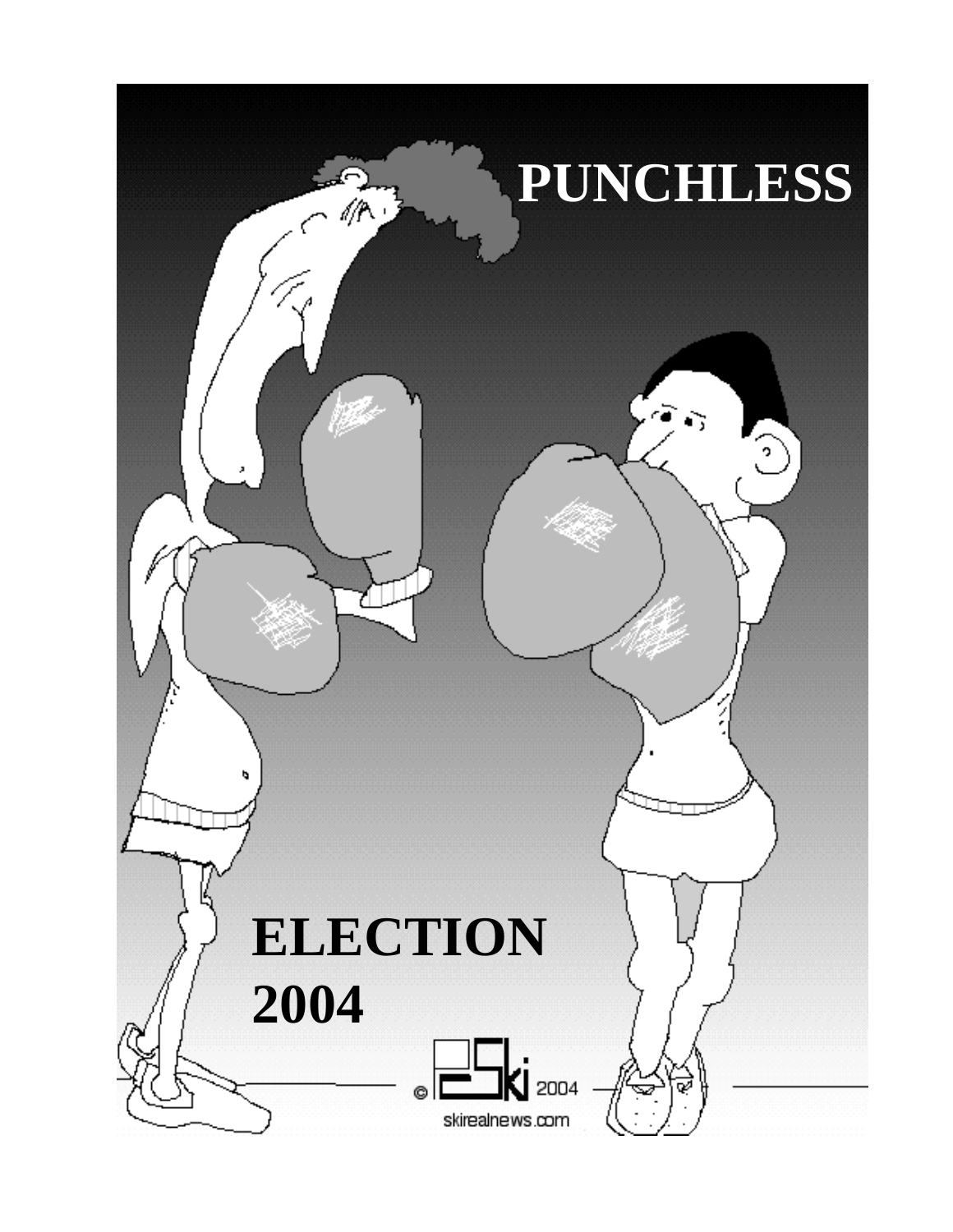## **PUNCHLESS ELECTION 2004 EDITION**

I gave up at the 48 minute mark of Presidential debate Number One. It was around the time that George W. Bush stumbled over one of his "wrong war, wrong time, wrong place" soundbite mantra attack against John Kerry flip-flops on Iraq.

It really was not a debate. The debate standard in American politics is the Lincoln-Douglas oratory, where two men traveled Illinois to speak at hours in the blazing sun taking pot shots, direct shots and brutal wit at each other in the name of honest leadership positions on the issues of the day. Today's modern politician cannot stand the strain of being under the television arch lights for more than 90 minutes without melting into a Wizard of Oz witch. The rules of the modern debate are rules of non-engagement. If the candidates were left to hone their own questions to their opponent, plus remember their stump answers, their brains would explode in a heap of rancid oatmeal.

I think the whole thing got off to a bad start when I arrived at the homestead just in time to catch a moment of the pre-game cable news junkie hype of the event. On MSNBC, there were several BADNARIK signs behind Chris Matthews and his



guests. I thought, kudos to those U of Miami students who got out of the Clintonian shackles of their university president to put in a protest and endorsement of the Libertarian Party candidate for President, Michael Badnarik. Since the third parties were once again eliminated from the debate platform by the Committee's self serving rules that a candidate must be on an electoral majority of state ballots, be of a legitimate national party (which the Libertarian Party qualifies) and must poll at least 15% in national surveys (highly arbitrary and exclusionary.) However, it was reported this week that more than 40% of the American public would prefer in this election a viable third party candidate to vote for in lieu of Bush or Kerry. Forty percent!! That is not unheard of if one considers that 50% of the eligible electorate did not vote in the last election because they were turned off by the media major candidates. So the Badnarik signs were great.

The Real News ©2004 by PCPinderski All Rights Reserved Worldwide

Distributed by pindermedia.com, inc. @ skirealnews.com

Like locust which come every four years to plague vast regions of the globe, so must pass the quadfarce called the American Presidential Election. This edition marks the 9th US presidential election commentary by the publisher.

A producer must have seen the signs, too because Matthews at the end of his segment turned to the crowd with gusto to complement the passionate supporters with signs for Bush and Kerry. But the signs shown on the television were neither Bush or Kerry!! It was a Badnarik sign. It was the smoking gun of the major criticism of American journalism of politics: the media sees what it wants to see. Matthews comments were directly opposite of what his own viewer had been viewing for that entire segment. In his mind, he must have had to deflect the antiestablishment signage in favor of the featured politicians who would take the stage that evening.

Just as Dan Rather was getting stitches for the mortal wounds of Memogate, the American people do not believe the coverage the national media is giving to the election. The campaigns have been massaged by polling data, demographic speeches and the ten second soundbite which neither addresses or defines a candidate's position on any single issue. It is done on purpose: to deceive the voter into apathetic ignorance. A candidate wants to befriend every voter in order to get elected.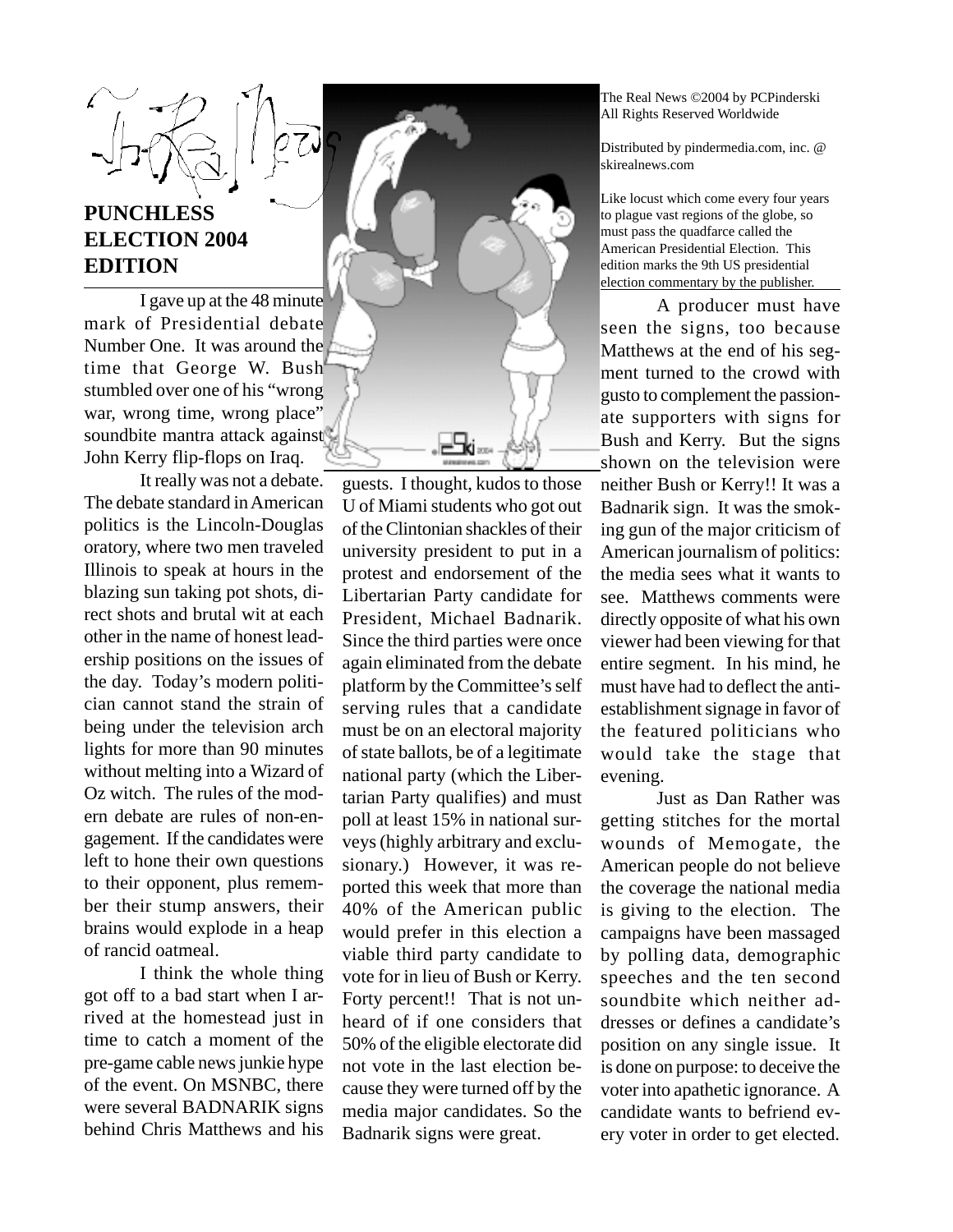The first debate was one previewed as Great Non-Expectations. The Democrats had primed their patronage media army for the spin that Kerry was a more effective speaker and debater than Bush. The Republicans primed their patronage media analysts for the spin that Bush has established his record as commander in chief against the flip-flopping Kerry.

Jim Lehrer set down the rules for the debate including his discretion to allow follow-up questions. The candidates were introduced. Bush was the first on stage, making a strong beeline directly to Kerry. It was a purposeful move to set the stage that he was in command of the arena.

The first question was a typical non-reality inquiry guised in a real issue. Lehrer asked Kerry if he was President, would he have done a better job in preventing 9/11 attacks. The question is pure speculation with no right or wrong answer. You can't be criticized for an answer to a question that has no verifiable response. The Question also presupposes that the President, one person, has the capacity to stop the 9/11 attacks. The Question also infers that the President failed to prevent the 9/11 attacks.

Kerry did not answer the question per se. He went directly to his first memorized talking point. He said repeatedly that the United States was paying 90% of the casualties and the costs in Iraq, and that he had a better plan because "we can do better."



**Kerry & Bush at Debate #1**

Bush's reply was also typical stump speech fodder. He said that 9/11 attacks had changed the world and America

**I got home in time to see the Presidential Debate 1.0. I could only stand the first 48 minutes. I had to bail at that stumbling point in time. Unless the two candidates were willing to pull out bowie knifes and cut the crap soundbite, cue-card answers, and get down to some real meat (issue or flesh, it did not matter at that point), I was gone. It was like watching sock puppets perform while you are being held down by a 50 pound lead weight in a carnival dunk tank. So 48 minutes of water torture led to serious mental bends and the express need for some Coke. (Liquid caffeine people! I have not gone that far over the edge.)**

forever. That his administration takes security "seriously." When a president sees a threat, like Saddam Hussein in Iraq, a President has to act to protect America.

The first question to Bush about Iraq and 9/11 connection. Bush answered that "people know what I stand for and what I believe" in keeping the peace, fighting the war on terror, and defending America. This is a direct attack on Kerry's lack of specific leadership on the topic of national security in the post 9/11 world.

While Kerry was listening to Bush's answer, he faked writing down detailed notes in a stupid display of scribbling line after line. Kerry then replied not to what Bush had just said, but that he would not lose focus on hunting down and killing terrorists, but he said "need to be smart, Jim." In a condescending way, Kerry started his second talking point to America--- I am smarter than Bush so I would make a better president.

If there was a cut-away camera shot of Bush during these snipes, no wonder Bush would look annoyed at Kerry. Who would not look annoyed if your opponent kept on calling you "stupid" or "dumb" by exalting himself as "smarter" than you?

Lehrer asked Kerry directly to explain his statement that Bush had made "colossal misjudgments." Kerry was taken aback by the prospect of actually answering a pointed question, so he attempted to defuse it with the snippet: "where to begin?" He then said Bush lied to the American people when he said he'd follow the UN resolutions, stop the WMDs, and use war only as the "last resort." Then he said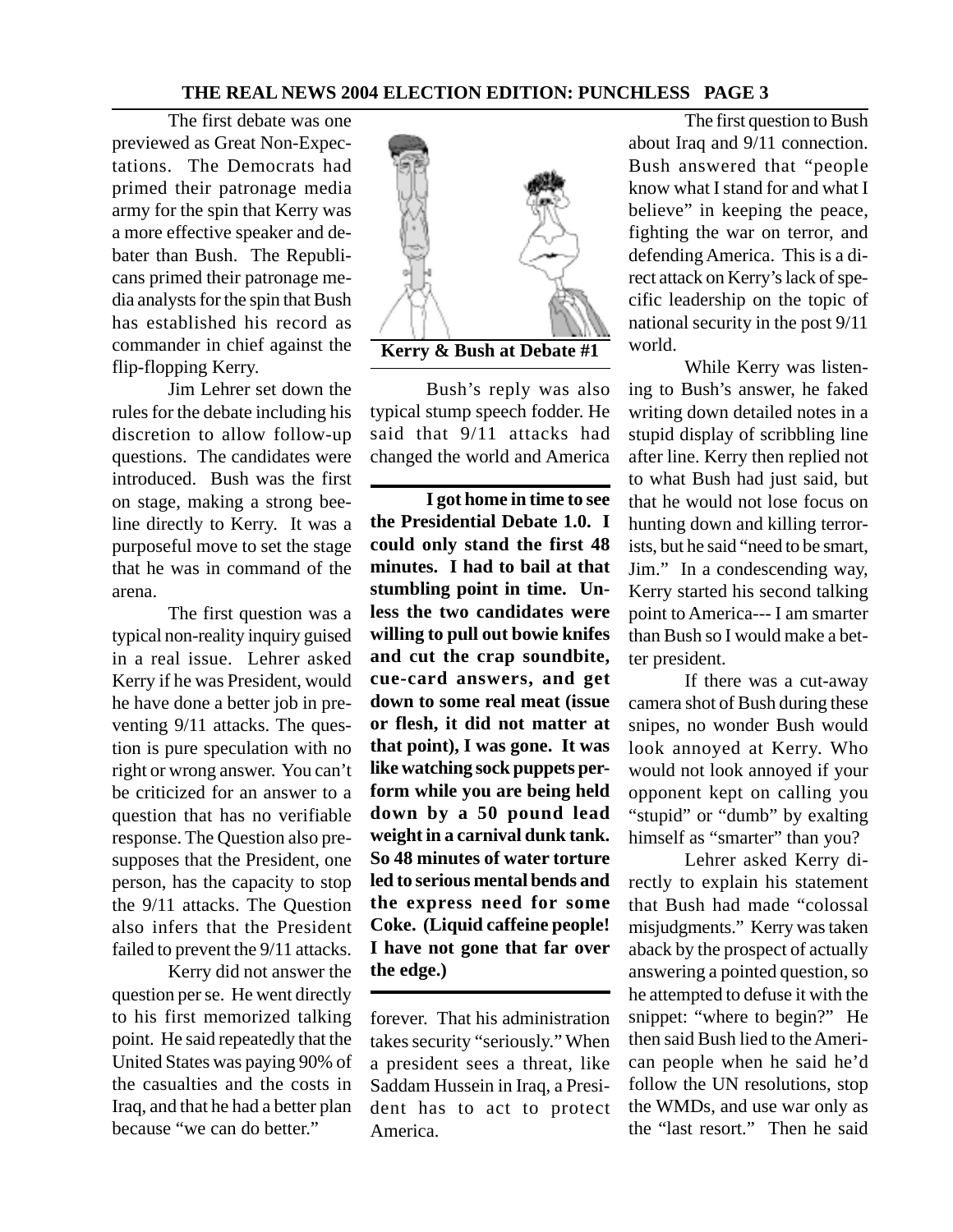Bush's \$200 billion in Iraq that could have been spent on police and firefighters in the US.

An frustrated Bush replied that Kerry's statements directly contradict Kerry's own public announcements on Iraq policy in 2002 and 2003. Bush said Kerry did not lie when he supported the war then (so he infers that Kerry was lying now during the debate.) Bush said Saddam had 16 resolutions to prove he given up WMD, that he went to the European leaders who did not want to join his coalition, and he did gather allies, including Britain, to disarm Iraq.

Bush also brushed aside Kerry's claim that he has lacked focus on the war on terror. Bush said "we are capable of going after both (Saddam and bin Laden)." Bush made his strong soundbite conclusion: "when Iraq is free, the United States will be stronger."

Kerry scoffs at that comment. He says the Bush plan in Iraq is not working. Kerry charged that Bush had "no plan for peace" for Iraq which is costing American lives. His campaign banner tag line he repeated: the President does not see that the situation is getting worse day by day in Iraq. He lied about WMD so he is lying about the situation in Iraq. There needs a leadership change to solve Iraq. He then went on to say that the administration is not spending money to give soldiers the body armor they need to defend themselves.

Bush

muscled in a sur-reply. He denounced Kerry for voting against the \$87 billion appropriation which included body armor for soldiers.

Kerry also barbed that Bush has no credibility with our allies to win the peace.

The next question to Kerry was about homeland security. Kerry slammed Bush for spending billions to rebuild Iraq but no money for roads, bridges, policemen, firemen or cargo inspectors.

Bush snapped back at Kerry, saying how is he going to pay for all these new spending programs

gap? He said that h e had wed with Congress to add 1000 police and border patrolmen with \$3.1 bil-

with a tax

lion in additional spending.

Kerry butted in a second reply by saying that the FBI culture had not changed under Bush reforms because there are 100,000 hours of tapes not translated that could prevent another terrorist attack. Bush bit back by saying "We are do our duty-- my job is to protect America every day!"

The "debate" continued with stock answers to non-questions and verbal spars for their own constituents benefit. Bush repeated that Kerry's flip flog and negativity that Iraq "was the wrong war, the wrong place and the wrong time" sends the wrong

message to our troops and other nations. Bush sets that as a factor that strong leaders do not make those negative comments during war or to our allies.

> Kerry stated that he feels for the troops in harm's way "because he's been in combat." He charges that Bush has no exit strategy which is not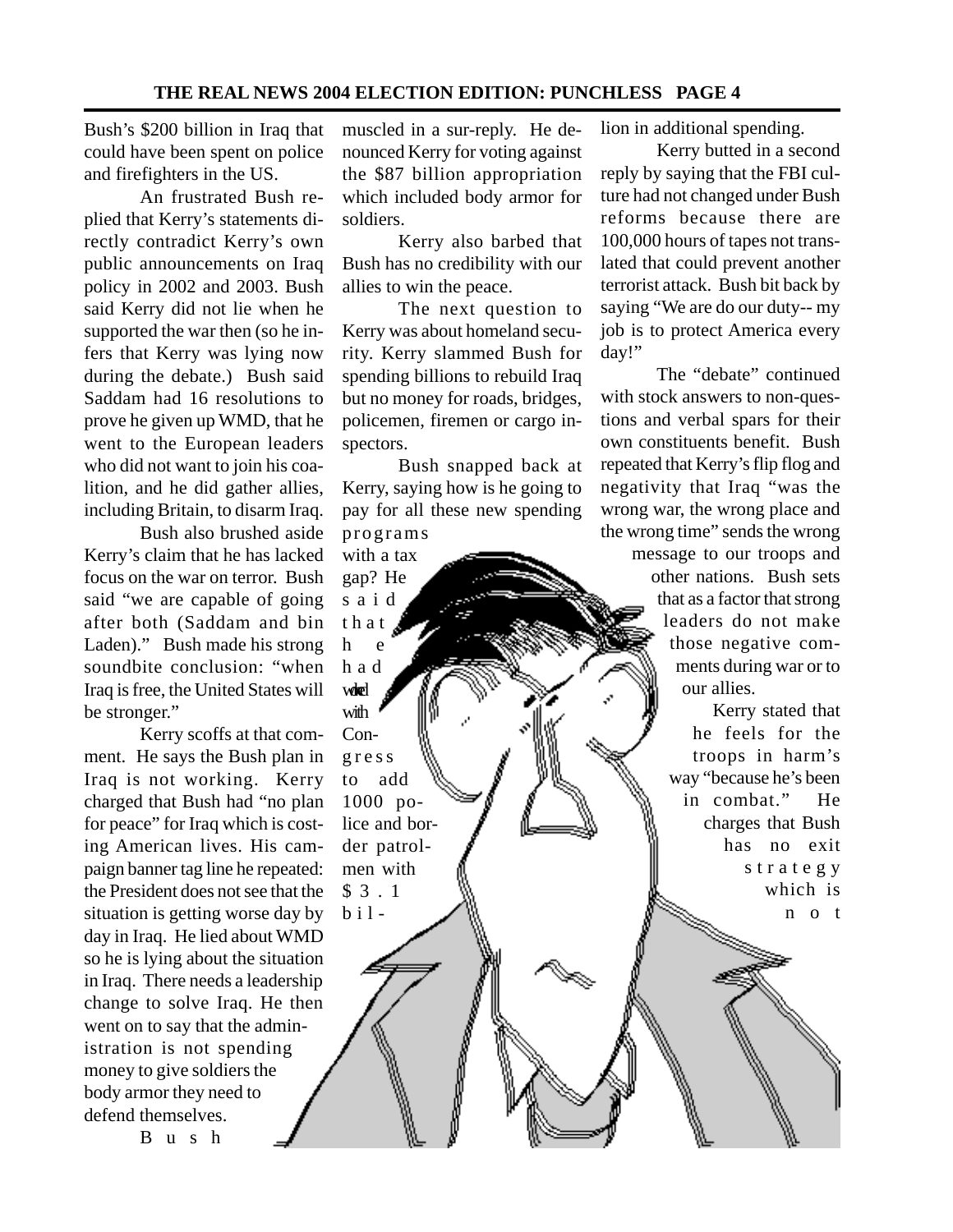"smart" so Bush has no credibility to continue to be president.

Kerry charged that Bush's plan did not include traditional allies and that he overreacted to the situation. He compared it to FDR invading Mexico in response to Pearl Harbor. "Bush does not have the smarts to get (our allies) back to the table" to help in Iraq. Instead, Bush administration turned over Iraq so Halliburton would get the spoils of war.

Bush said Kerry's comments were "totally absurd." He defended that there were other allies fighting in Iraq. Bush says he deals with world leaders every day as commander in chief. He said that world leaders will not follow a person who keeps on saying "wrong war, wrong place, wrong time."

So the minutes fawned on with Kerry making charges that Bush lied or has no plan for peace. Bush countered with the statement that he is winning the war, Iraq wants to be free, and a democratic Iraq will change the dynamic of the entire Middle East.

So throughout the first half of the debate, it was clear that Kerry had no specific alternative plans to the Bush administration programs for Iraq or national security. Kerry was left to trying to diminish, slam or tear down what the factors that had supported the Iraqi foreign policy and the war on terror. His solution was only that "I have a better plan" or "I will be smarter."

Bush has his few jab

points. He still believes that Kerry's flip flop on positions will not make him a good commander in chief or world leader. He told the viewers that people know who he is and what his position is on the issues of national security. He is playing to the fears of the soccer moms: you know me and my policy on security issues; Kerry has no security plan so don't change horses in the middle of the race.

How did the political satirists digest the candidate's performances? On Saturday Night Live, the opening skit was the debate. The telling lines were Bush mumbling and stumbling over the questions by answering "this is a tough job; it's hard... hard work." Kerry defends the charge of his flip flopping his positions to different special interest groups as "pandering is not flip-flopping." MadTV had Kerry as President Bush reading to students on 9/11/01. When told about the attacks, Kerry begins the long process of thinking through alternative policy

plans, winding up 16 years later with no real response. The message was clear: Bush is attempting to slide through a second term on his reputation while Kerry has no convictions to make a stand because that would defeat his electability.

Post-debate, Kerry's media hawks loudly proclaimed his victory, while most undecided voters said it was a boring tie. The real voter probably yearned for an alternative. In Ohio, where 66% of the voters are registered as third party or independents, Bush criss-crossed the State seeking those independent votes.

America is being more and more turned off by t h e "two" major parties. A recent poll indicated that m o r e than 40% of the voting bloc would have e preferred a viable third party candidate for this election. Ross Perot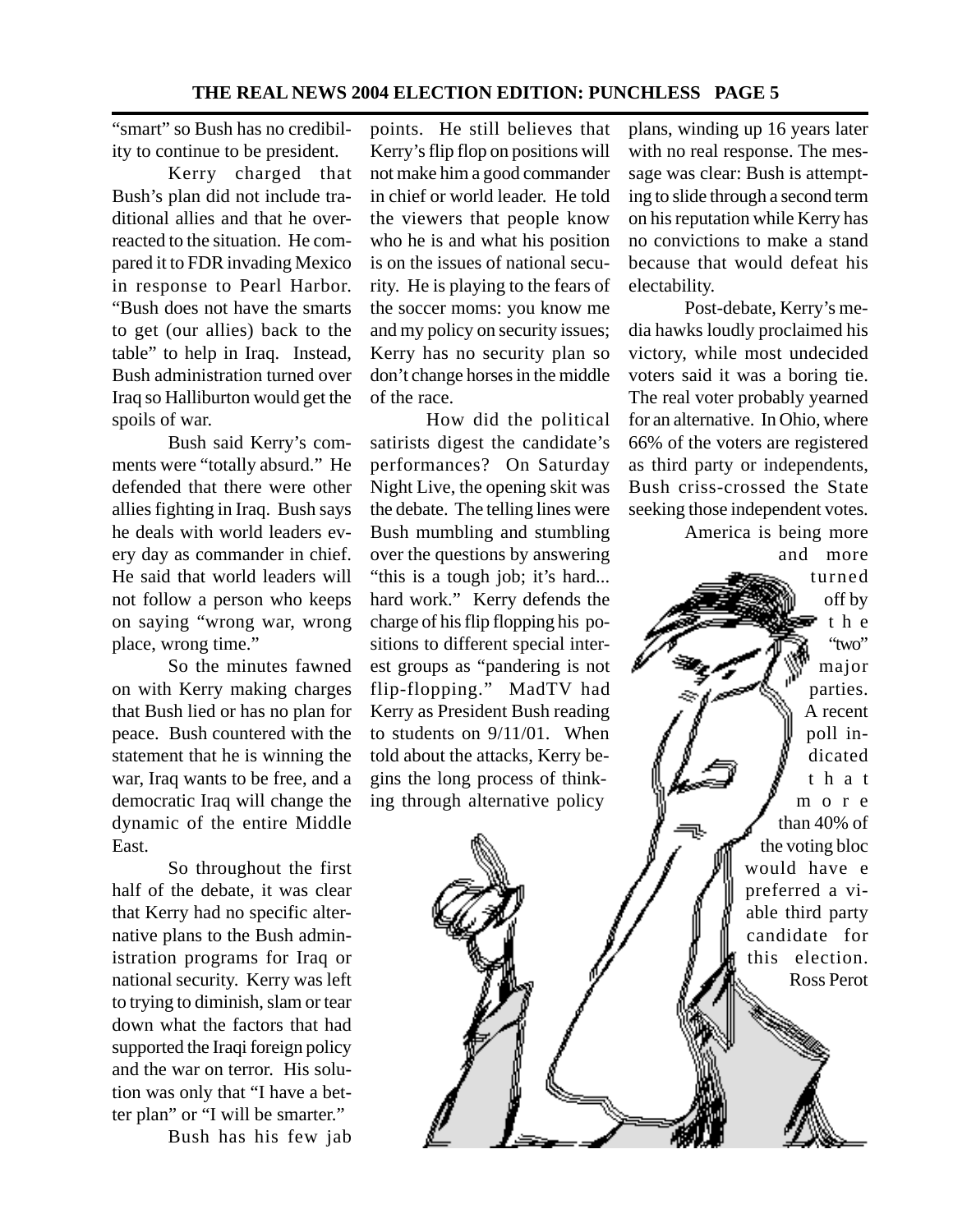and Steve Forbes were ahead of their growing disenfranchised voting segment. There are viable third parties in America, the Libertarians for example will be on the ballot in all states, but the media does not cover third parties because they are in partnership with the Dems and Republicans.

Politics is the cottage industry for the national press and corporate conglomerates. The big media players spend more time on lobbyists and special interest campaigning than hiring reporters to investigate political corruption. A media group that needs FCC approval, a tax bill change or some special piece of legislation to help their timber operations, will covet the political establishment not go against the grain and undermine the status quo.

The reporters telephone directories are filled with the revolving door of paid political consultants who filter feed every thing through the scope of its political implications. The debates are like Sunday afternoon football for these pundits and media commentators. This is their Game which overwhelms the coverage of any other news event.

Reporting facts has been supplanted by political opinion because the sources of news stories are spinners, not factual sources. The stories are slanted toward the agendas of the sources. Managing the news has become a high art form that editors are willing to play.



It may also be the constant drumming of the same issues and faux crisis that has turned the American's voter's political awareness into cole slaw. For example, what were the major issues in 1985-1986? Massive federal deficit and a dispute of whether to increase taxes to decrease it. Muslim terrorists had hijacked planes and taken hostages. Africa and world starvation were still a problem. U.S. Soviet relations were still at a standstill in a Cold War mentality until a summit opened real peace discussions. A record \$53 farm bailout bill passed Congress. U. S. defense contractors were under criminal scrutiny for contracting abuses. The U.S. became a net debtor nation. The U.S. economy was in a high interest rate slowdown as exports dropped sharply. Central America was in midst of civil war. AIDS became a scientific/ public health warning cry. Politicians vehemently debated tax reforms. Illegal drugs was a rampant problem, even in professional sports. Growing terrorism was a threat with groups using the media to publicize for new recruits.

A review of the 1985-86 issues would lead to one conclusion: nothing has changed. The only difference is that politicians have stopped making the same promises/solutions because specifics lead to a "record" which can be used against you in the court of public opinion. Incumbents want to get re-elected and not run on their record. So incumbents and candidates speak slogans to their audience, which can change night to night. Kerry has been accused of flip-flopping on the issues. He is really attempting to buy votes by bouncing from special interest group to special interest group promising his "support" for their cause, even if it conflicts with other promises. Bill Clinton felt "everyone's pain" and got reelected in the process. In time, a candidate cannot force feed this slop as a solution to the issues of the day, so he goes into Blame Game mode: blame your opponent for everything that is wrong in the country. So what if it is untrue? This is politics.